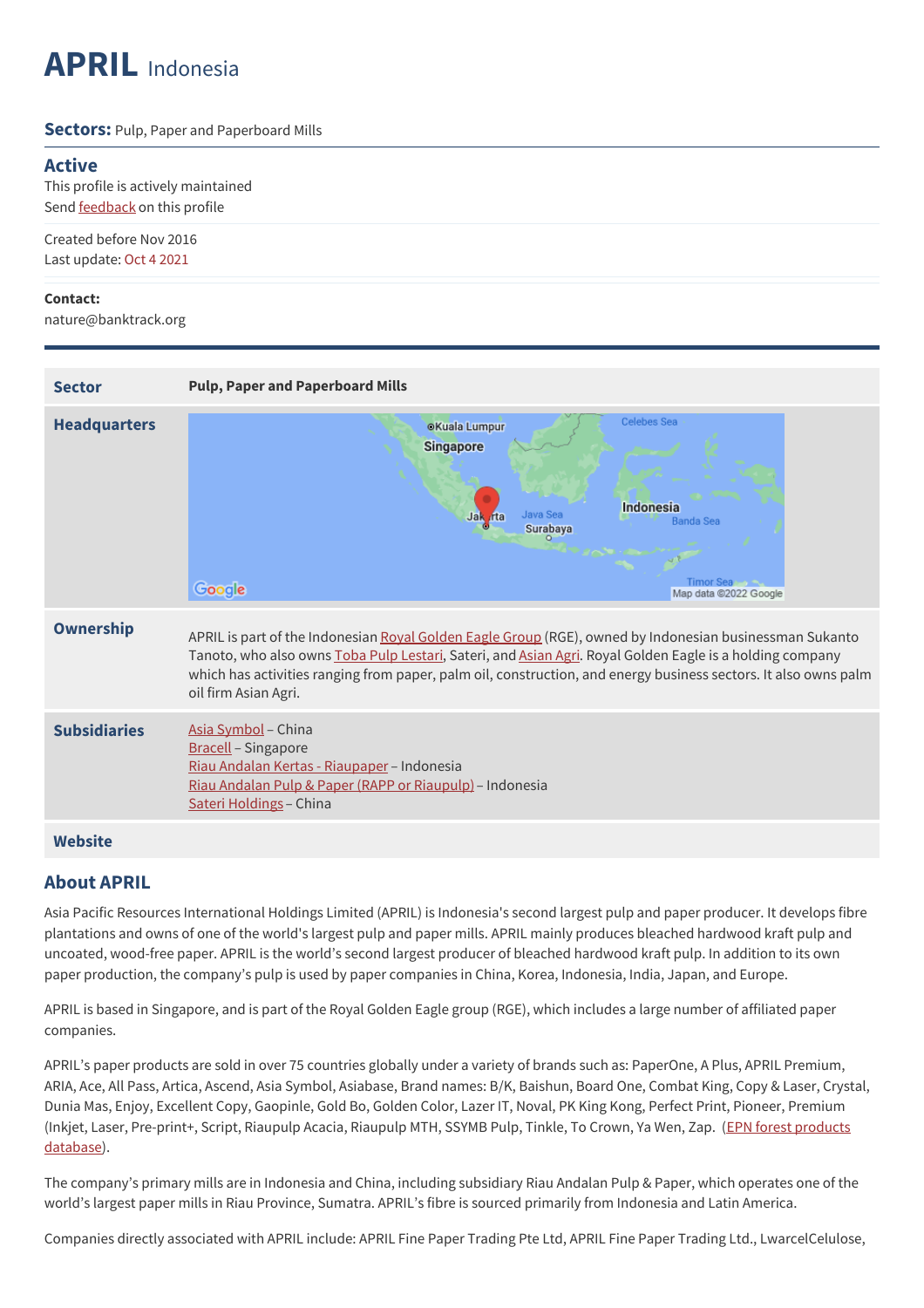[Bracell](https://www.banktrack.org/show/companyprofile/bracell), Alkira Trading (Macao Commercial Offshore) Limited, Asia Symbol, AP Enterprises (Macao) Commercial Offshore Limited, Primeyield Enterprise Pte Ltd, APRIL Fine Paper Macao Commercial Offshore Limited, APRIL Fine Paper (Guangdong) Co. Ltd., Shandong Asia Pacific SSYMB Pulp and Paper, Suzhou Industrial Park Asia Pacific Paper Converting, Suzhou Ascend Pulp & Paper Co., Ltd. (Source: EPN forest [products](http://ind-forestproducts.environmentalpaper.org) database)

Other companies controlled by APRIL owner Sukanto Tanoto, include Toba Pulp Lestari (TPL), Sateri and Asia Pacific Rayon (APR). TPL is involved in social conflicts with indigenous Batak people in North Sumatra, for converting their ancestral forests that provided them clean watersheds and shelter, medicine, food, and livelihoods. Sateri is the world's largest producer of viscose staple fibre (VSF), based in China. APR produces rayon for Sateri, in a "fully integrated viscose rayon producer in Asia from [plantation](https://www.aprayon.com/company/about-us/) to viscose fibre" inside the APRIL mll of Kerinci. (Source: EPN forest products [database](http://ind-forestproducts.environmentalpaper.org))

## **Latest developments**

**ABN AMRO exposed to risk for [financing](javascript:void(0)) APRIL** Jun 10 2019

**NGOs publish [Performance](javascript:void(0)) Verification Criteria and Indicators** Dec 31 2017

## **Why this profile?**

Since its forestry activities started in 1993, APRIL has a long history of social and environmental impacts. APRIL is involved in hundreds of social [conflicts](https://www.eyesontheforest.or.id/news/in-violation-of-government-policy-april-drains-peatlands-in-dispute-with-communities), human rights abuses, and the clearing of biodiverse rainforests in Indonesia. The company is considered one of the main companies responsible for the current haze crisis in the country. In 2015, after many years of campaigning to stop deforestation by APRIL and after many brands started to avoid their products, APRIL announced a new Sustainable Forest Management Policy. However, the company has since defaulted on these commitments.

#### **What must happen**

Banks and other financial institutions should not provide any new financing for APRIL, its brands and/or affiliated companies, and should divest any investments in the company, until it is proven and verified that it has made meaningful changes across its business operations. Buyers and investors should avoid brands and papers linked to APRIL, Royal Golden Eagle, and its affiliated paper companies.

## **Impacts**

## **Social and human rights impacts**

Since the beginning of its forestry activities in 1993, APRIL has a long history of social impacts and human rights abuses. Indigenous people and other local communities have been continuously impacted by APRIL's forest conversion. Communities that rely on cultivating rubber, sago, and other crops within the forest landscape have been at issue with APRIL since 2009, including on Riau's Kampar Peninsula and coastal islands, causing some residents to resort to drastic protest [measures,](http://blog.transparency.org/2011/11/28/a-silent-protest-in-pulau-padang/) including sewing their mouths shut.

Despite a new [policy](http://www.aprilasia.com/en/sustainability/sustainability-policy) that commits APRIL and its suppliers to respect Free and Prior Informed Consent (FPIC) and to resolve all its social conflicts, there has been little change for communities embroiled in land disputes with the company. Hundreds of land conflicts remain. APRIL has failed to involve affected communities and other key stakeholders in the [identification,](https://www.eyesontheforest.or.id/news/in-violation-of-government-policy-april-drains-peatlands-in-dispute-with-communities) analysis and resolution of these conflicts. According to APRIL, just one supplier (PT RAPP) and its partners have880 [unresolved](http://www.aprilasia.com/images/pdf_files/sr/APRIL%20SR%202017_Interactive.pdf) conflicts, involving at least (in the few known cases) 21,000 hectares of land.

In April 2014, Eyes on the [Forest](https://www.eyesontheforest.or.id/) documented apparent child labor at the timber plantation of PT Triomas (an APRIL supplier), in violation of national legislation and international standards.

## **Environmental and climate impacts**

**Deforestation** APRIL started its forestry activities in 1993 and commercial pulp production in 1998. Since then, it has expanded its business and its paper production has grown at the cost of Indonesian rainforests. The conversion of natural rainforests into tree [plantations](http://wwf.panda.org/wwf_news/?22231) inevitably reduces the habitat of species, driving them to extinction. In 2005 APRIL started to clear the precious rainforests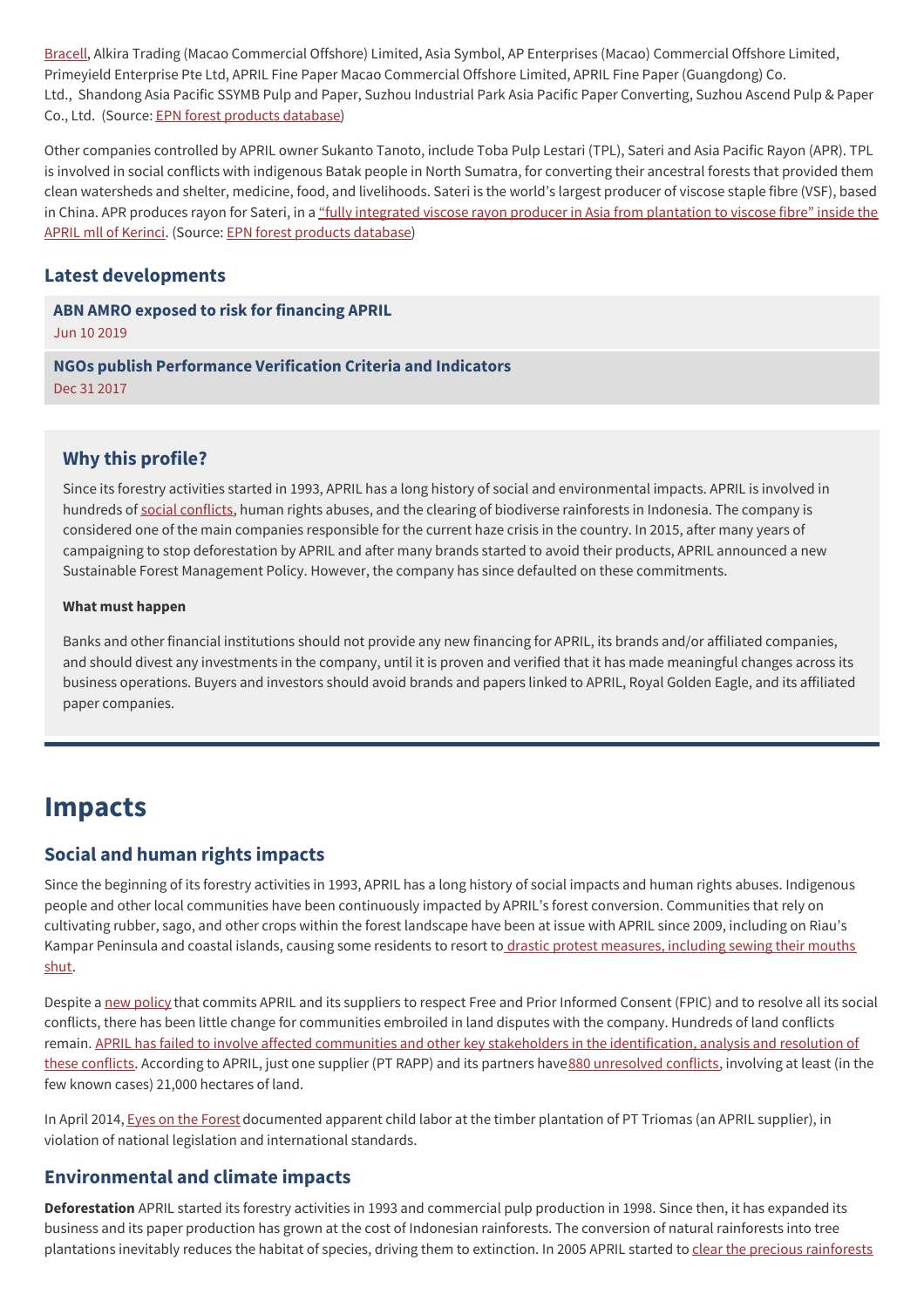of Bukit Tigapuluh and Kerumutan landscapes, one of the last habitats of the Sumatran Tiger.

In 2013, FSC "dissociated" itself from APRIL for "being involved in large-scale deforestation activities in Indonesia and bringing negative social and [environmental](https://ic.fsc.org/en/what-is-fsc/what-we-do/dispute-resolution/current-cases/asia-pacific-resources-international-april) impacts to areas with high conservation values."

In June 2015, after many years of campaigning to stop deforestation by APRIL and after many brands started to avoid their products, APRIL announced a Sustainable Forest [Management](http://www.aprilasia.com/images/pdf_files/20150603-sfmp-2-0-media-release.pdf) Policy version 2.0 (SFMP 2.0). However, APRIL's implementation of its own commitments has been unsatisfactory.

Violations of the company's [zero-deforestation](https://www.eyesontheforest.or.id/news/april-supplier-violates-new-forest-policy-peatland-forests-in-borneo-cleared-after-moratorium-issued) commitment were discovered soon after the new policy had been issued. NGOs have found that APRIL has been sourcing from plantation companies involved in [deforestation](https://auriga.or.id/app-and-april-violate-zero-deforestation-policies-with-wood-purchases-from-djarum-group-concessions-in-east-kalimantan/#). Since the adoption of its SFMP 2.0 commitment in 2015, the PT [Adindo](https://environmentalpaper.org/wp-content/uploads/2020/10/2020-10-06-Sustaining-Deforestation-APRIL-Adindo.pdf) Hutani Lestari has ranked among the five largest suppliers of pulpwood to APRIL's pulp mill operating company, PT Riau Andalan Pulp & Paper (RAPP). Between 2015 and 2019, PT RAPP purchased over 2.3 [million](https://environmentalpaper.org/wp-content/uploads/2020/10/2020-10-06-Sustaining-Deforestation-APRIL-Adindo.pdf) m3 of pulpwood from Adindo. Spatial analysis using satellite imagery indicates that within Adindo's [concession](https://environmentalpaper.org/wp-content/uploads/2020/10/2020-10-06-Sustaining-Deforestation-APRIL-Adindo.pdf) area an estimated  $7,291$ hectares of natural forest was cut down between June 2015 and August 2020, a majority of this forest loss has been on peatlands (over 50%, or 3,790 hectares). In November 2018, APRIL supplier PT Tanjung Redeb Hutani (TRH), was found still clearing the equivalent of 190,000 football fields to expand its pulpwood plantations in East [Kalimantan.](http://www.foresthints.news/april-supply-chain-still-tied-to-hcs-forest-clearing)

In June 2020, an investigation conducted by the Indonesian NGO network [Jikalahari](https://jikalahari.or.id/tentang-kami/anggota-jikalahari/) identified a plan by APRIL to clear natural forests near the Dayun Village, Kabupaten Siak & Palalawan, province of Riau, Sumatra. According to the investigation, APRIL's subsidiary PT RAPP is clearing an area of swamp-forest on thick peat, with a depth of more than 3 metres, on areas customarily belonging to local communities. The company cleared both community-owned palm oil plantations and young - however dense - forest stands, over an area of 675 hectares. Traces indicate that the area is a habitat for wildlife animals such as tigers, bears, and pigs.

As part of APRIL's plan to expand access to land beyond its own concessions, the company allegedly resorted to setting up a "cooperative" to access community land and illegally clear peat swamp forests. In 2017, this cooperative (called *Koto Intuok Cooperative*) submitted a request for a permit to operate near the Pulau Padang Village, located in Sumatra, which included a plan to clear-cut natural forest on peatland. In 2018, the "cooperative" was granted 1,565 hectares of land. The exploitation has not started yet, but if it goes ahead, the activity would affect the [ecosystem](https://environmentalpaper.org/wp-content/uploads/2020/09/APRIL-Illegal-Logging-draft-briefing-2020.pdf) of the Bukit Rimbang Bukit Baling Wildlife Sanctuary in a clear violation of APRIL's own policy.

**Forest Fires** In autumn 2015, APRIL was identified as one of the top companies responsible for the fires occurring in Indonesia, burning 2.6 million hectares of plantations, forests and peatlands throughout Sumatra, Kalimantan, and Papua. An estimated 1.75 billion tonnes of carbon dioxide was released in just a few months, more than [Germany's](http://www.globalfiredata.org/updates.html#2015_indonesia) or Japan's total annual emissions. Daily emissions during the peak weeks of the fires exceeded the daily fossil fuel emissions of the entire USA economy. The fires created a smoke and haze crisis affecting all of South East Asia, triggering national emergencies across Indonesia and into Singapore, Malaysia and other countries, resulting in diplomatic tensions between Indonesia and its [neighbouring](http://thediplomat.com/2015/10/the-trouble-with-indonesia-singapore-relations/) countries. The human cost was terrible: 19 people died and an estimated 500,000 cases of respiratory tract infections were reported at the time of the fires.

In response to the 2015 fires, the Government of Indonesia issued regulations restricting the development of new plantation areas on drained peatlands and, in some areas, requiring the protection and rehabilitation of peatlands.

**Greenhouse gas emissions** Despite APRIL claiming to manage its plantations on peat according to "best management practices", these practices have been shown to [insufficiently](https://www.wetlands.org/news/a-new-paper-rejects-claims-that-drain-%20age-of-peatlands-for-plantations-can-be-sustainable/) curb drainage effects in the long term. According to a scientific field study based on APRIL's [concessions](https://helda.helsinki.fi/bitstream/handle/10138/34598/Jauhiainen_%20etal_2012_bg_9_617_2012.pdf) in Indonesia, the release of CO2 from an acacia plantation on peat has been identified as around 80 tonnes per year per hectare. APRIL's supplier plantation on peat is more than 265,000 hectares. As a result, APRIL's plantations emit 19.4 million tonnes GHG, nearly as much as [emissions](http://environmentalpaper.org/wp-content/uploads/2017/09/Too-much-hot-air-20170426.pdf) from Slovenia, and as much as 24 low emitting countries combined. In 2017, the company has also been repeatedly [sanctioned](http://environmentalpaper.org/wp-content/uploads/2017/09/Too-much-hot-air-20170426.pdf) for violations of the new peat legislation and tried to avoid official inspections on its concessions areas. When in October 2017 the [government](https://www.eyesontheforest.or.id/news/in-violation-of-government-policy-april-drains-peatlands-in-dispute-with-communities) declared the [work-plan](https://www.reuters.com/article/us-indonesia-april/april-halts-indonesia-paper-unit-ops-as-forestry-permit-revoked-idUSKBN1CP0ST) of APRIL's major and biggest subsidiary and plantation company (PT RAPP) invalid, APRIL responded by bullying the government, threatening mass firing to mobilize workers against the government, and suing the [government](http://www.eco-business.com/news/pulp-and-paper-giant-challenges-indonesian-government-over-peat-protection-obligation/) itself with a court case that APRIL [eventually](https://www.eyesontheforest.or.id/news/government-wins-over-courtcase-against-pulp-giant-april) lost. This highlights APRIL's reluctance to protect and conserve peatland areas.

## **Other impacts**

**Transparency** According to an [investigative](https://www.icij.org/investigations/paradise-papers/leaked-records-reveal-offshores-role-in-forest-destruction/) report, based on the [Panama](https://www.icij.org/investigations/panama-papers/) Papers APRIL has shuffled billions of dollars through a web of offshore companies stretching from the Cook Islands in the South Pacific to the British Virgin Islands in the Caribbean. This resulted in receiving financing from banks despite being involved in the forest fires in Indonesia.

**Expansion of production** Despite a commitment to keep any increase of its production within the availability of sustainable fibre to source them, APRIL continued expanding beyond that capacity, including [development](https://industri.kontan.co.id/news/sateri-viscose-punya-pabrik-baru-di-riau%C2%A0) of a dissolving pulp production line at APRIL's Kerinci mill complex with a possible capacity of 350,000 tons per year. APRIL is also developing the Kutai Chip Mill (KCM), which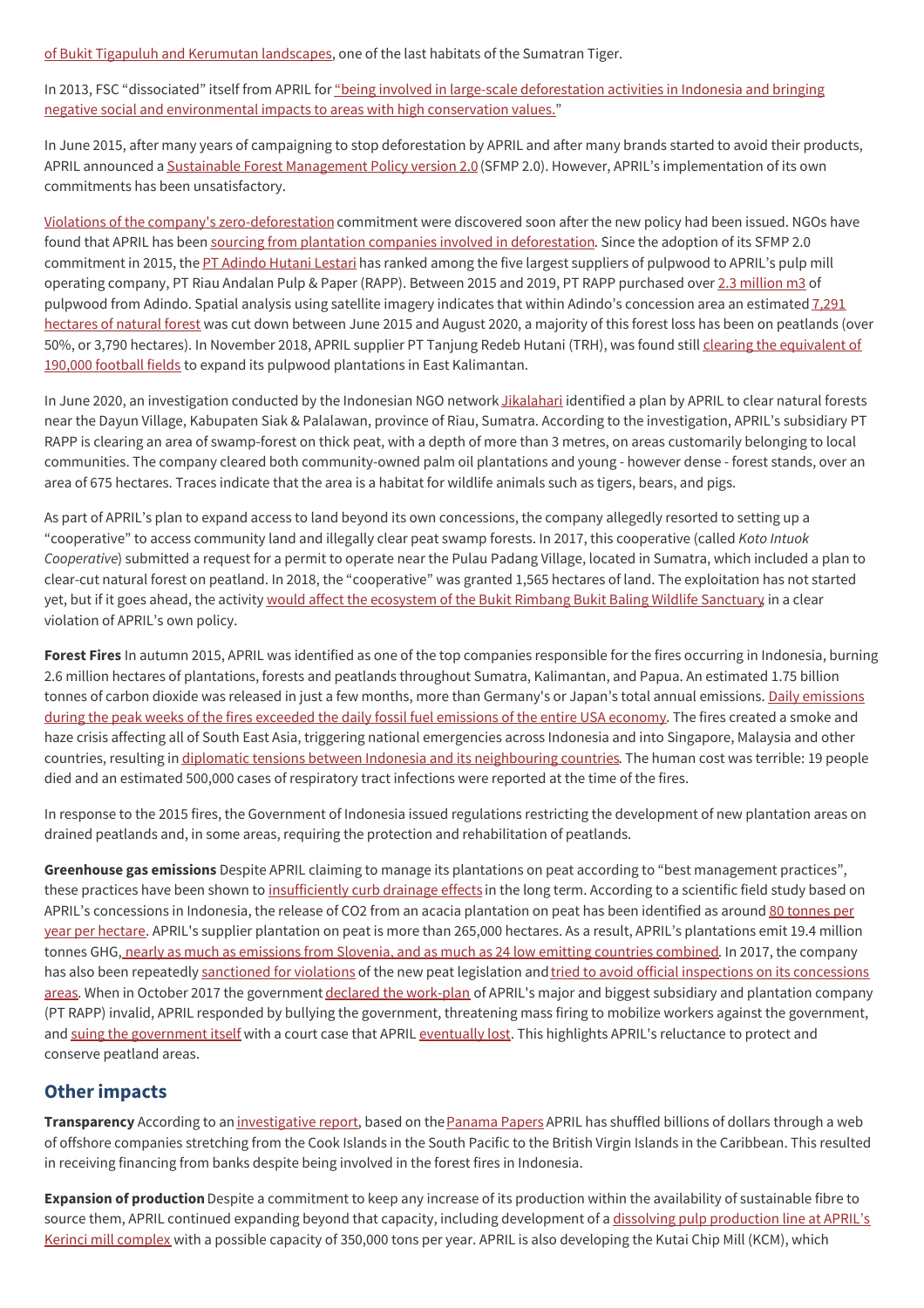supplies wood chips to its sister company Asia Symbol in China, processing up to one million tonnes of wood.

**Expansion by acquisitions** In September 2018, APRIL/RGE completed the take over of the Brazilian pulp [producer](https://www.euwid-paper.com/news/singlenews/Artikel/rge-completes-lwarcel-takeover.html) Lwarcel Celulose (250,000 tpy). The company plans a further expansion of its [production](https://www.valor.com.br/international/news/5795721/now-control-lwarcel-rge-prospects-deals-expand-capacity) capacity of 750,000 tpy including a new pulp mill in Mato Grosso do Sul (Brazil) that could lead to further deforestation in the region.

[Indonesian](https://www.eyesontheforest.or.id/files/download/e22f67dc58610ff) and [International](https://www.eyesontheforest.or.id/news/advisory-to-buyers-investors-of-rge--april-released) NGOs have been monitoring APRIL's developments and hav[ebecome](http://www.eyesontheforest.or.id/news/in-violation-of-government-policy-april-drains-peatlands-in-dispute-with-communities) more sceptical in the process. In December 2016, both Greenpeace and WWF broke off their [engagement](https://www.theguardian.com/sustainable-business/2016/dec/16/wwf-greenpeace-april-indonesia-peat-forest-canal-pulp-paper-industry) with APRIL, following the discovery of three kilometers of canals through deep peat on Padang Island off the eastern coast of Sumatra. This was in violation of its own sustainability standards, government regulations and a letter of instruction issued by the Ministry of Environment and Forestry the previous year asking companies to block existing canals. APRIL remains dissociated from the certification standard FSC.

For more detailed analysis of APRIL's social and environmental risk and its violations of its 2014 forest policy, see this February 2015 Fact *Sheet from the European [Environmental](https://environmentalpaper.org/wp-content/uploads/2015/02/APRIL-monitoring-factsheet-Feb-2015.pdf) Paper Network.*

## **Governance**

In 2013, the Forest Steward Council (FSC) had ["dissociated](https://ic.fsc.org/en/what-is-fsc/what-we-do/dispute-resolution/current-cases/asia-pacific-resources-international-april)" itself from APRIL, on account of APRIL "being involved in large-scale deforestation activities in Indonesia and bringing negative social and environmental impacts to areas with high conservation values."

## **Updates**

## **ABN AMRO exposed to risk for financing APRIL**

#### Jun 10 2019

Despite continued [deforestation](https://environmentalpaper.org/2019/06/abn-amro-exposed-to-risk-for-financing-april/), ABN AMRO continues to "engage", with APRIL, while doing business with the company. In December 2018, ABN AMRO was part of a large new syndicated loan to APRIL.

## **NGOs publish Performance Verification Criteria and Indicators**

#### Dec 31 2017

In December 2017, various NGOs published Evaluating the [Environmental,](https://www.wwf.or.id/en/?61822/Evaluating-the-Environmental-Social-and-Corporate-Governance-Performance-of-Sinar-Mas-Group-SMG-and-Royal-Golden-Eagle-RGE-Companies-Criteria-and-Indicators-for-Assessing-and-Verifying-Performance) Social and Corporate Governance Performance of Sinar Mas Group (SMG) and Royal Golden Eagle (RGE) Companies Criteria and Indicators for Assessing and Verifying Performance to set specific measurable performance requirements and independently verify the on-the-ground performance of APP, APRIL and affiliates. These Performance Verification Criteria and Indicators have been developed to provide a clear framework for APP/Sinar Mas and the APRIL/Royal Golden Eagle groups to be measured against, so that companies and other stakeholders can adequately evaluate performance. In addition, these Criteria and Indicators will inform the critical Forest Stewardship Council process of developing "Roadmaps" toward a possible reversal of their disassociation of APP and APRIL.

## **Companies Criteria and Indicators for Assessing and Verifying Performance**

#### Dec 16 2017

In December 2017, various NGOs published a new document, Evaluating the [Environmental,](https://www.wwf.or.id/en/?61822/Evaluating-the-Environmental-Social-and-Corporate-Governance-Performance-of-Sinar-Mas-Group-SMG-and-Royal-Golden-Eagle-RGE-Companies-Criteria-and-Indicators-for-Assessing-and-Verifying-Performance) Social and Corporate Governance Performance of Sinar Mas Group (SMG) and Royal Golden Eagle (RGE) Companies Criteria and Indicators for Assessing and Verifying Performanceto set specific measurable performance requirements and independently verify the on-the-ground performance of APP, APRIL and affiliates. These Performance Verification Criteria and Indicators have been developed to provide a clear framework for APP/Sinar Mas and the APRIL/Royal Golden Eagle groups to be measured against, so that companies and other stakeholders can adequately evaluate performance. In addition, these Criteria and Indicators will inform the critical Forest Stewardship Council process of developing "Roadmaps" toward a possible reversal of their disassociation of APP and APRIL.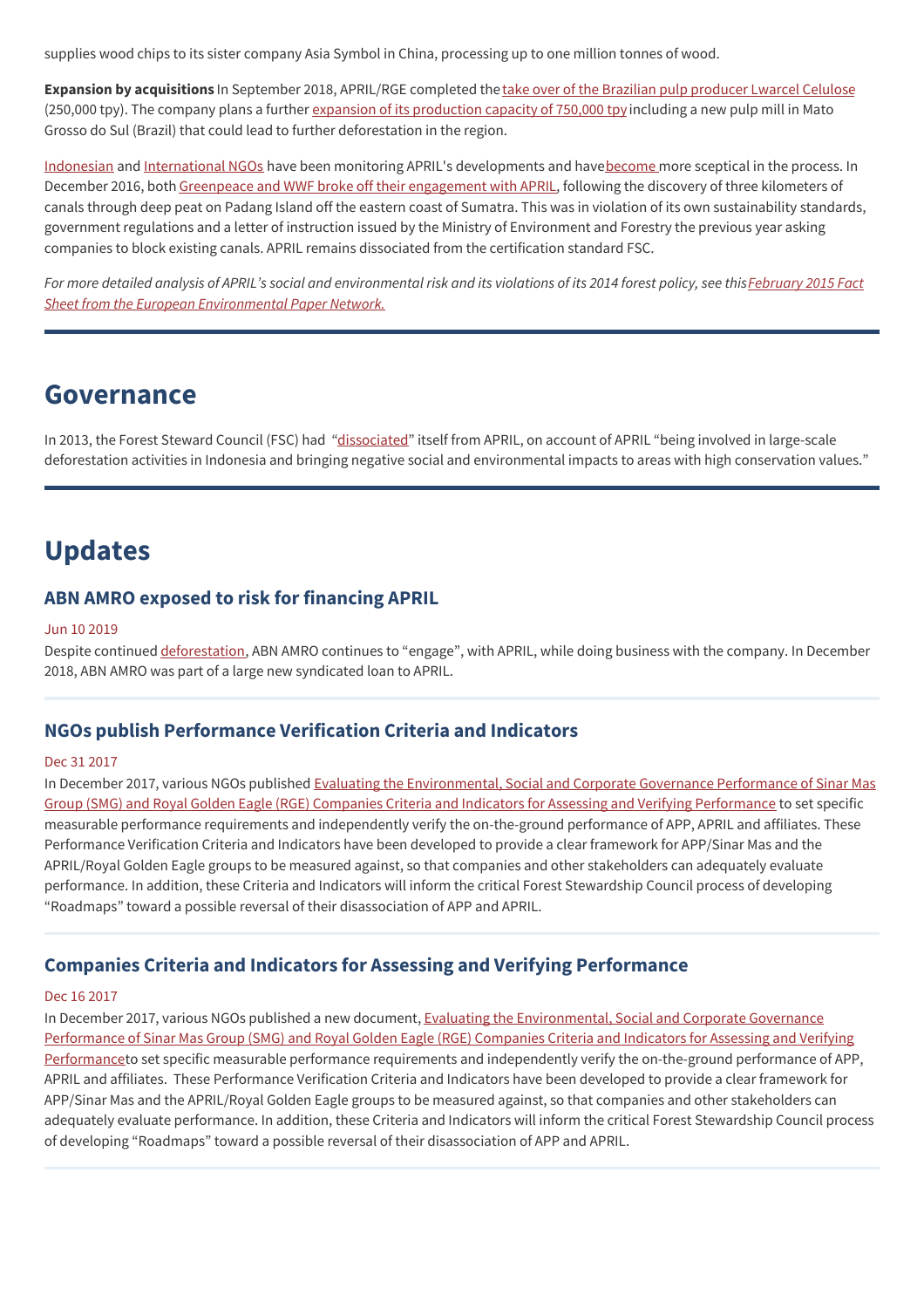## **APRIL's tax avoidance linked to deforestation and banks**

#### Nov 24 2017

The 'Paradise Papers', 13.4 million files leaked from offshore law firm Appleby, demonstrate how global corporations move money to tax havens to avoid taxes and other government regulations. Early November, the International Consortium of Investigative Journalist (ICIJ) published a report based on the Paradise Papers that analyzes Asia Pacific Resources International (APRIL) and its lenders, leading to more questions about whether banks follow their own sustainability policies and how global corporations may use tax engineering to increase funds available for deforestation. These questions arose as an APRIL's subsidiary, PT RAPP, as reported by Bloomberg, seeks a USD 500 million loan. On November 24, 30 Indonesian NGOs [urged](https://www.banktrack.org/download/letter_from_30_indonesian_ngos_to_pt_rapp_financiers_on_current_situation_of_pt_rapp_aprils_main_supplier/171124_letter_from_30_indonesian_ngos_to_rapp_financiers.pdf) APRIL's financiers to not support APRIL and to disengage from any existing support or investment (see [here](https://www.banktrack.org/news/the_chain_paradise_papers_links_april_s_tax_avoidance_to_deforestation_and_banks_could_impact_usd_500_million_loan#_) for the full news article).

## **ABN AMRO lending to APRIL despite own commitment**

#### Jan 11 2017

It was understood that ABN AMRO was involved in May 2016 in providing a syndicated loan to APRIL for USD 800 million, together with a number of other banks based in China, Taiwan, Malaysia, UAE and Dubai. This is despite the bank having informed Greenpeace in March 2015 that they would not finance new loans to APRIL until the company had stopped deforestation and proved that it can work sustainably (see earlier updates). Meanwhile Greenpeace and WWF last month [walked](https://www.theguardian.com/sustainable-business/2016/dec/16/wwf-greenpeace-april-indonesia-peat-forest-canal-pulp-paper-industry) away from APRIL's Stakeholder Advisory Committee, while Indonesian groups Jikalahari and JMGR have [written](http://www.environmentalpaper.eu/indonesian-civil-society-writes-to-banks-april-failing-to-implement-its-own-policy/) to both ABN AMRO and Credit Suisseraising concerns that APRIL is failing to implement its recent sustainability policy.

### **Greenpeace and WWF break off their engagement with APRIL**

#### Dec 31 2016

In December 2016, both Greenpeace and WWF broke off their [engagement](https://www.theguardian.com/sustainable-business/2016/dec/16/wwf-greenpeace-april-indonesia-peat-forest-canal-pulp-paper-industry) with APRIL, with the final straw being the discovery of 3km of canals through deep peat on Padang Island off the eastern coast of Sumatra, in violation of its own sustainability standards, government regulations and a letter of instruction issued by the Ministry of Environment and Forestry the previous year asking companies to block existing canals. APRIL remains [dissociated](https://ic.fsc.org/en/web-page-/asia-pacific-resources-international-april) from the certification standard FSC.

### **Two APRIL super concessions have been frozen**

#### Apr 14 2016

Two APRIL super concessions have been frozen by the Environmental and Forests Ministry because of their involvement in the forest and peat fires. Read more [here](http://www.foresthints.news/operations-of-another-april-supplier-suspended-over-forest-fires) and here.

## **New Sustainable Forest Management Policy**

#### Jun 8 2015

APRIL has announced a new Sustainable Forest Management Policy which includes an immediate moratorium on logging in natural forests. The move comes after an intensive campaign by a group of environmental organisations, focused on pressuring both the company and its financiers to address the company's long standing social and environmental conflicts. Read more [here.](https://www.banktrack.org/show/news/april_announces_new_sustainability_policy_after_campaign_pressure_on_its_financiers)

## **Credit Suisse put future finance for APRIL under review**

#### Apr 24 2015

In response to questions from representatives of the Bruno Manser Fund, Bank Track and Greenpeace, Credit Suisse's Chief Risk Officer confirmed the bank has engaged with APRIL and has placed future finance for the company under review. The minutes state: "Mr. Jo Oechslin [the Chief Risk Officer] expressed his deep concern and applauded the courage and commitment of the visitors, who had come all the way from Indonesia, in their battle for their rights. It was correct that CS had received a funding request from APRIL in 2013 and had given a positive response along with a series of conditions. Progress was subsequently made. APRIL had had its operations certified, had improved its internal policies and processes and formed an independent committee together with NGO representatives. Admittedly, APRIL had subsequently made mistakes which had also been discussed in detail with CS representatives. Since that time, no transactions with APRIL had been assessed or executed, and Mr. Oechslin gave his assurance that no future transactions would be conducted with APRIL in the future without his personal involvement and explicit approval."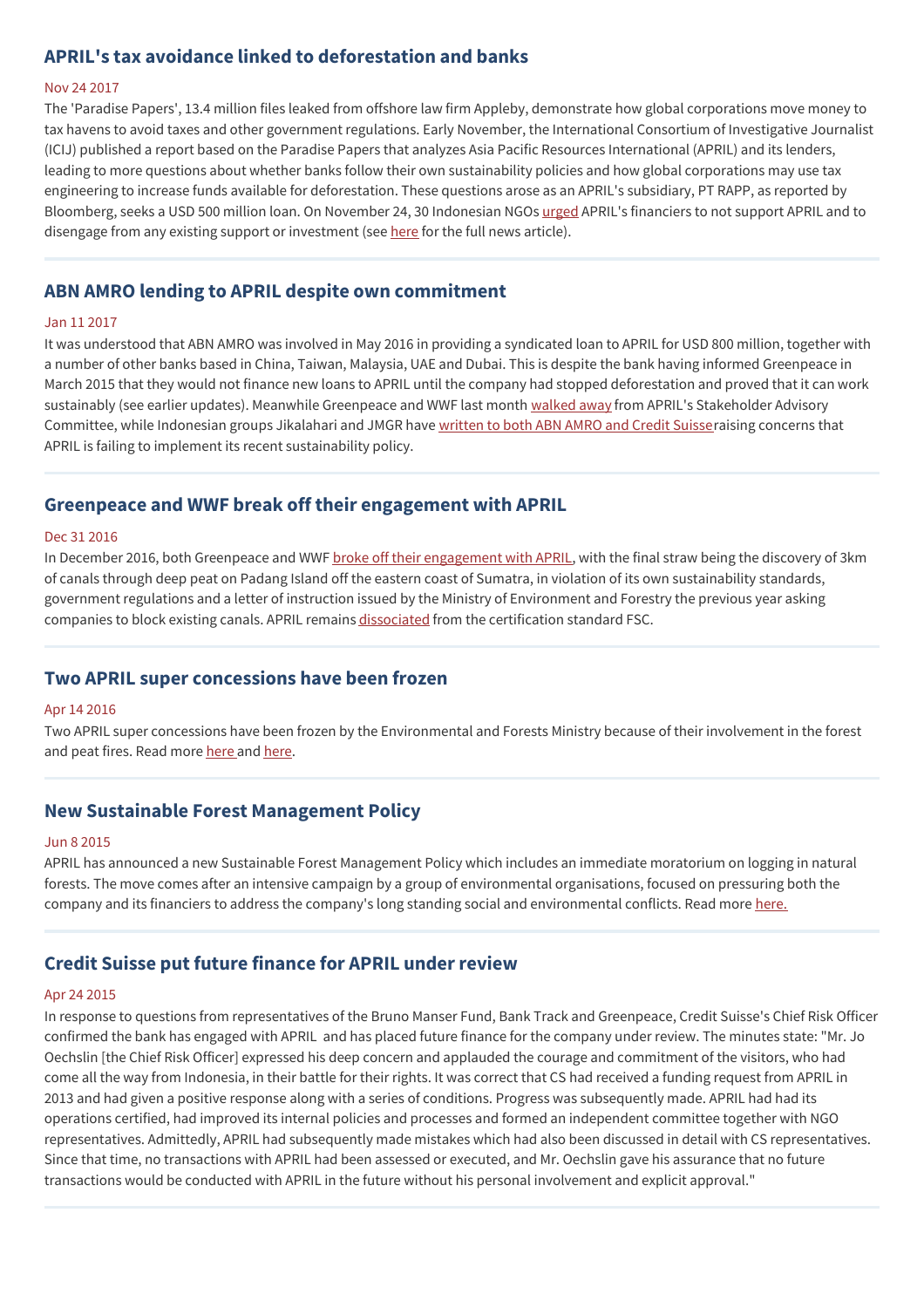## **First Santander and then ABN Amro refuse to renew loans to APRIL**

#### Mar 9 2015

ABN AMRO will not provide [APRIL](https://www.banktrack.org/show/companyprofiles/april) with new loans until the Indonesian pulp and paper company stops clearing rainforests and can prove that it is operating in a sustainable way. The bank has also called on APRIL to immediately stop the destruction of Indonesian rainforests. ABN AMRO [communicated](http://www.greenpeace.nl/2015/Nieuwsberichten/Bossen/ABN-AMRO-geeft-APRIL-een-rode-kaart/) this decision to Greenpeace Netherlands last Friday, March 6th. At the same time it posted a [declaration](https://www.abnamro.com/en/newsroom/newsarticles/abn-amro-is-dedicated-to-nature-conservation.html) on its website on its dedication to nature conservation. The bank's move follows a similar announcement from the Spanish bank Santander. On February 25th, Santander made a public [statement](http://www.santander.co.uk/uk/infodetail?p_p_id=W000_hidden_WAR_W000_hiddenportlet&p_p_lifecycle=1&p_p_state=normal&p_p_mode=view&p_p_col_id=column-2&p_p_col_pos=1&p_p_col_count=3&_W000_hidden_WAR_W000_hiddenportlet_cid=1324581216451&_W000_hidden_WAR_W000_hiddenportlet_tipo=SANContent&_W000_hidden_WAR_W000_hiddenportlet_javax.portlet.action=EventLauncherIdContentAction&_W000_hidden_WAR_W000_hiddenportlet_base.portlet.view=W014InformationsGrouperInitView) in which it said that it had "*decided to not renew the current funding to APRIL and will not be extending further funding at this stage"*. ABN AMRO's move comes after months of negotiations led by Greenpeace and supported by Banktrack and the Environmental Paper Network. ABN AMRO has now declared it will continue talks with the NGOs in order to further improve its policies to ensure that it will no longer finance rainforest destruction in the future.

## **Financiers**

Note: Santander and ABN AMRO both committed in March 2015 not to provide new loans to APRIL until it had addressed its involvement in deforestation. Shortly afterwards, Credit Suisse announced it had placed its funding under review. In May 2016 it emerged ABN AMRO had resumed lending to APRIL.

More updated information on financiers of APRIL and RGE is available via the[Forests](https://forestsandfinance.org) and finance database (flagging "Royal Golden Eagle Group").

#### **Banks**

| <b>ABN AMRO</b> Netherlands profile                                                                                                                     |                                                                                                                                                   | Details $\nabla$              |
|---------------------------------------------------------------------------------------------------------------------------------------------------------|---------------------------------------------------------------------------------------------------------------------------------------------------|-------------------------------|
| Debt - corporate loan<br>USD 100 million).<br>source: Bloomberg terminal                                                                                | USD 53 million<br>The bank participated in a syndicated loan of USD 800 million, composed for three tranches (USD 540 million, USD 160 million,   | 4 May 2016 - 5 September 2023 |
| Debt - corporate loan<br>Syndicated loan<br>source: Source: Thomson Reuters Eikon                                                                       | USD 835 million                                                                                                                                   | 24 December 2018              |
| Debt - corporate loan<br>source: Reuters China (25 April 2014)<br>link                                                                                  | USD 50 million                                                                                                                                    | 25 April 2014                 |
| Debt - corporate loan<br>syndicated loan, other banks unknown, interest rate LIBOR + 4.0%, maturity unknown<br>source: Greenpeace/Profundo (March 2012) | USD 500 million                                                                                                                                   | 2011                          |
| Debt - corporate loan<br>Syndicated structured pre-export finance<br>source: Trade Finance Magazine (7 March 2012)                                      | USD 600 million                                                                                                                                   | December 2011                 |
| Debt - corporate loan<br>source: Greenpeace/Profundo (March 2012)                                                                                       | USD 100 million<br>syndicated loan coordinated together with WestLB, worth in total USD 200 million. Other banks involved are not known           | November 2011                 |
| Agricultural Bank of China China profile                                                                                                                |                                                                                                                                                   | Details $\nabla$              |
| Debt - project finance<br>source: APRIL (12 January 2009)                                                                                               | RMB 1.8 billion<br>syndicated 10 year project finance loan of in total RMB 7.5 billion, to construct one of the world's largest single pulp lines | November 2008                 |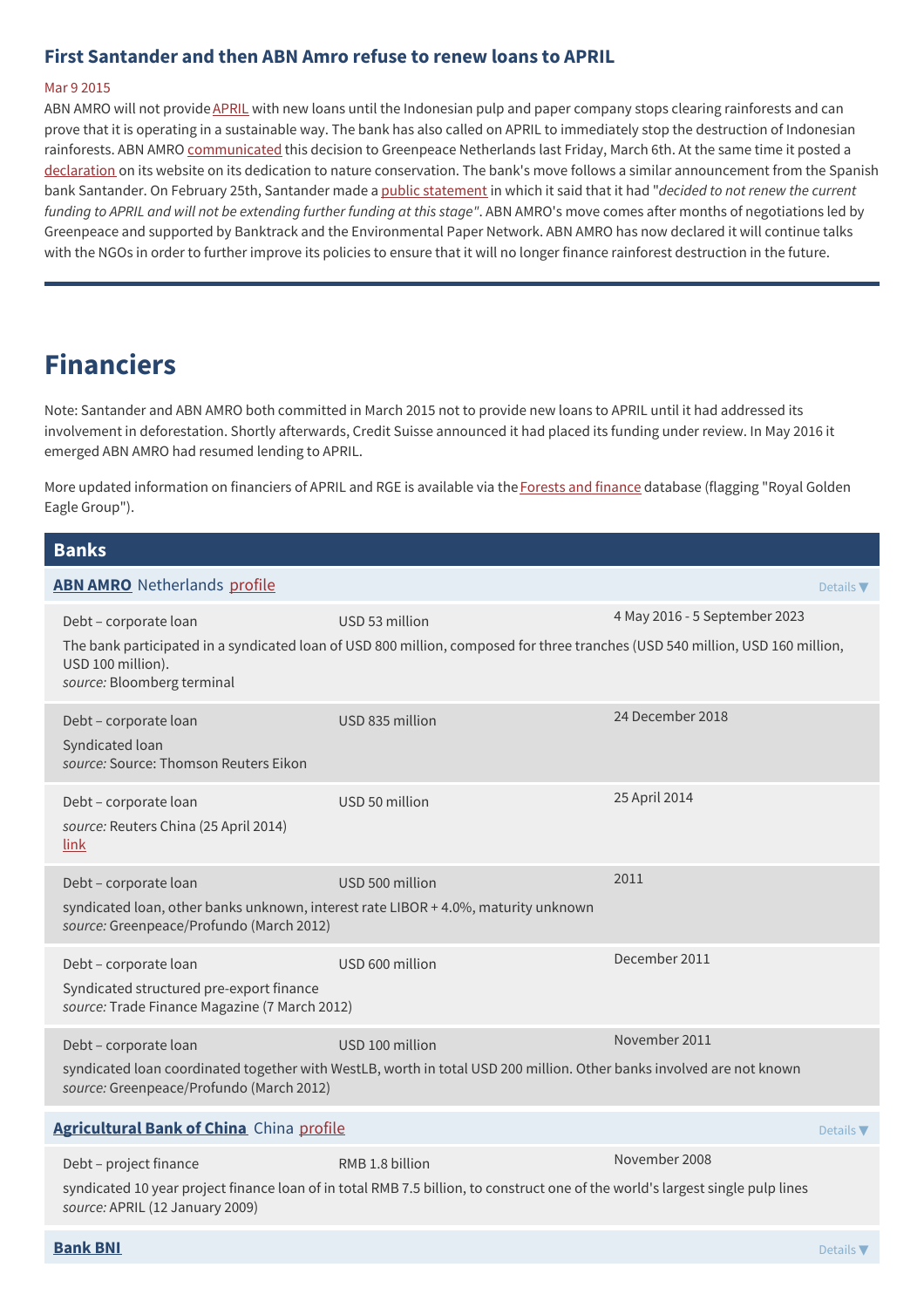| Debt - corporate loan<br>outstanding credit to APRIL and its subsidiaries<br>source: Jikalahari/Profundo (24 October 2005)     | USD 150 million                                                                                                                                   | 2005                          |                              |
|--------------------------------------------------------------------------------------------------------------------------------|---------------------------------------------------------------------------------------------------------------------------------------------------|-------------------------------|------------------------------|
| <b>Bank Mandiri</b> Indonesia profile                                                                                          |                                                                                                                                                   |                               | Details $\nabla$             |
| Debt - corporate loan<br>outstanding credit to APRIL and its subsidiaries<br>source: Jikalahari/Profundo (24 October 2005)     | USD 471.26 million                                                                                                                                | 2005                          |                              |
| <b>Bank Sinopac</b> Taiwan, Republic of China profile                                                                          |                                                                                                                                                   |                               | Details $\nabla$             |
| Debt - corporate loan<br>syndicated loan<br>source: Source: Thomson Reuters Eikon                                              | USD 725 million                                                                                                                                   | 2 December 2018               |                              |
| <b>Bank of China</b> China profile                                                                                             |                                                                                                                                                   |                               | Details $\nabla$             |
| Debt - corporate loan<br>USD 100 million).<br>source: Bloomberg terminal                                                       | USD 53 million<br>The bank participated in a syndicated loan of USD 800 million, composed for three tranches (USD 540 million, USD 160 million,   | 4 May 2016 - 5 September 2023 |                              |
| Debt - corporate loan<br>part of a syndicated loan of in total USD 1 billion<br>source: Reuters China (15 August 2013)<br>link | USD 200 million                                                                                                                                   | 15 August 2013                |                              |
| Debt - project finance<br>source: APRIL (12 January 2009)                                                                      | RMB 1.8 billion<br>syndicated 10 year project finance loan of in total RMB 7.5 billion, to construct one of the world's largest single pulp lines | November 2008                 |                              |
| <b>Bank of Communications</b> China profile                                                                                    |                                                                                                                                                   |                               | Details $\blacktriangledown$ |
| Debt - corporate loan<br>USD 100 million)<br>source: Bloomberg terminal                                                        | USD 53 million<br>The bank participated in a syndicated loan of USD 800 million, composed for three tranches (USD 540 million, USD 160 million,   | 4 May 2016 - 5 September 2023 |                              |
| <b>Bank of Taiwan</b> Taiwan, Republic of China profile                                                                        |                                                                                                                                                   |                               | Details $\nabla$             |
| Debt - corporate loan<br>source: Reuters China (25 April 2014)<br><u>link</u>                                                  | USD 15 million                                                                                                                                    | 25 April 2014                 |                              |
| <b>CITIC Industrial Bank</b>                                                                                                   |                                                                                                                                                   |                               | Details $\blacktriangledown$ |
| Debt - corporate loan<br>USD 100 million).<br>source: Bloomberg terminal                                                       | USD 53 million<br>The bank participated in a syndicated loan of USD 800 million, composed for three tranches (USD 540 million, USD 160 million,   | 4 May 2016 - 5 September 2023 |                              |
| Debt - corporate loan<br>syndicated loan<br>source: Source: Thomson Reuters Eikon                                              | USD 835 million                                                                                                                                   | 24 December 2018              |                              |
| Debt - corporate loan<br>source: Reuters China (25 April 2014)<br><u>link</u>                                                  | USD 20 million                                                                                                                                    | 25 April 2014                 |                              |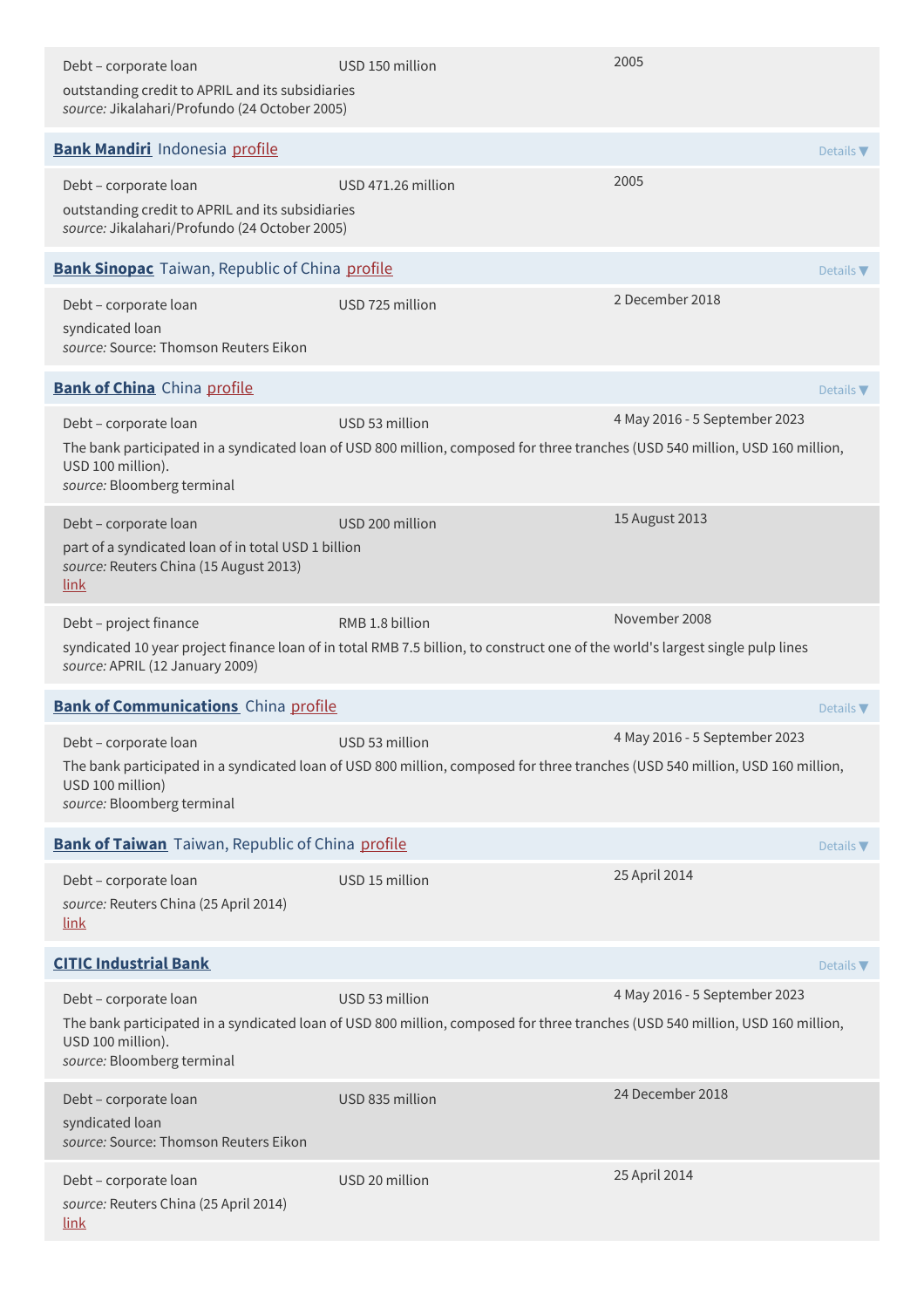| Debt - corporate loan<br>part of a syndicated loan of in total USD 1 billion<br>source: Reuters China (15 August 2013)<br><u>link</u>              | USD 40 million                                                                                                                                    | 15 August 2013                |                              |
|----------------------------------------------------------------------------------------------------------------------------------------------------|---------------------------------------------------------------------------------------------------------------------------------------------------|-------------------------------|------------------------------|
| Debt - corporate loan<br>US\$ 600 million (total loan - Syndicated structured pre-export finance<br>source: Trade Finance Magazine (7 March 2012)  | USD 600 million                                                                                                                                   | December 2011                 |                              |
| <b>Cathay United Bank</b> Taiwan, Republic of China profile                                                                                        |                                                                                                                                                   |                               | Details $\blacktriangledown$ |
| Debt - corporate loan                                                                                                                              | USD 53 million                                                                                                                                    | 4 May 2016 - 5 September 2023 |                              |
| USD 100 million).<br>source: Bloomberg terminal                                                                                                    | The bank participated in a syndicated loan of USD 800 million, composed for three tranches (USD 540 million, USD 160 million,                     |                               |                              |
| Debt - corporate loan<br>source: Reuters China (25 April 2014)<br><u>link</u>                                                                      | USD 50 million                                                                                                                                    | 25 April 2014                 |                              |
| Debt - corporate loan<br>part of a syndicated loan of in total USD 1 billion<br>source: Reuters China (15 August 2013)<br><u>link</u>              | USD 50 million                                                                                                                                    | 15 August 2013                |                              |
| <b>Chang Hwa Bank</b>                                                                                                                              |                                                                                                                                                   |                               | Details $\nabla$             |
| Debt - corporate loan<br>part of a syndicated loan of in total USD 1 billion<br>source: Reuters China (15 August 2013)<br><u>link</u>              | USD 30 million                                                                                                                                    | 15 August 2013                |                              |
| <b>China Construction Bank</b> China profile                                                                                                       |                                                                                                                                                   |                               | Details $\nabla$             |
| Debt - project finance<br>source: APRIL (12 January 2009)                                                                                          | RMB 1.8 billion<br>syndicated 10 year project finance loan of in total RMB 7.5 billion, to construct one of the world's largest single pulp lines | November 2008                 |                              |
| <b>China Development Bank</b> China profile                                                                                                        |                                                                                                                                                   |                               | Details $\nabla$             |
| Debt - corporate loan<br>part of a syndicated loan of in total USD 1 billion<br>source: Reuters China (15 August 2013)<br><u>link</u>              | USD 200 million                                                                                                                                   | 15 August 2013                |                              |
| Debt - corporate loan<br>US\$ 600 million (total loan) - Syndicated structured pre-export finance<br>source: Trade Finance Magazine (7 March 2012) | USD 600 million                                                                                                                                   | December 2011                 |                              |
| <b>China Everbright Bank</b> China profile                                                                                                         |                                                                                                                                                   |                               | Details $\nabla$             |
| Debt - corporate loan<br>syndicated loan<br>source: Source: Thomson Reuters Eikon                                                                  | USD 725 million                                                                                                                                   | 24 December 2018              |                              |
| <b>Credit Suisse Group</b> Switzerland profile                                                                                                     |                                                                                                                                                   |                               | Details $\blacktriangledown$ |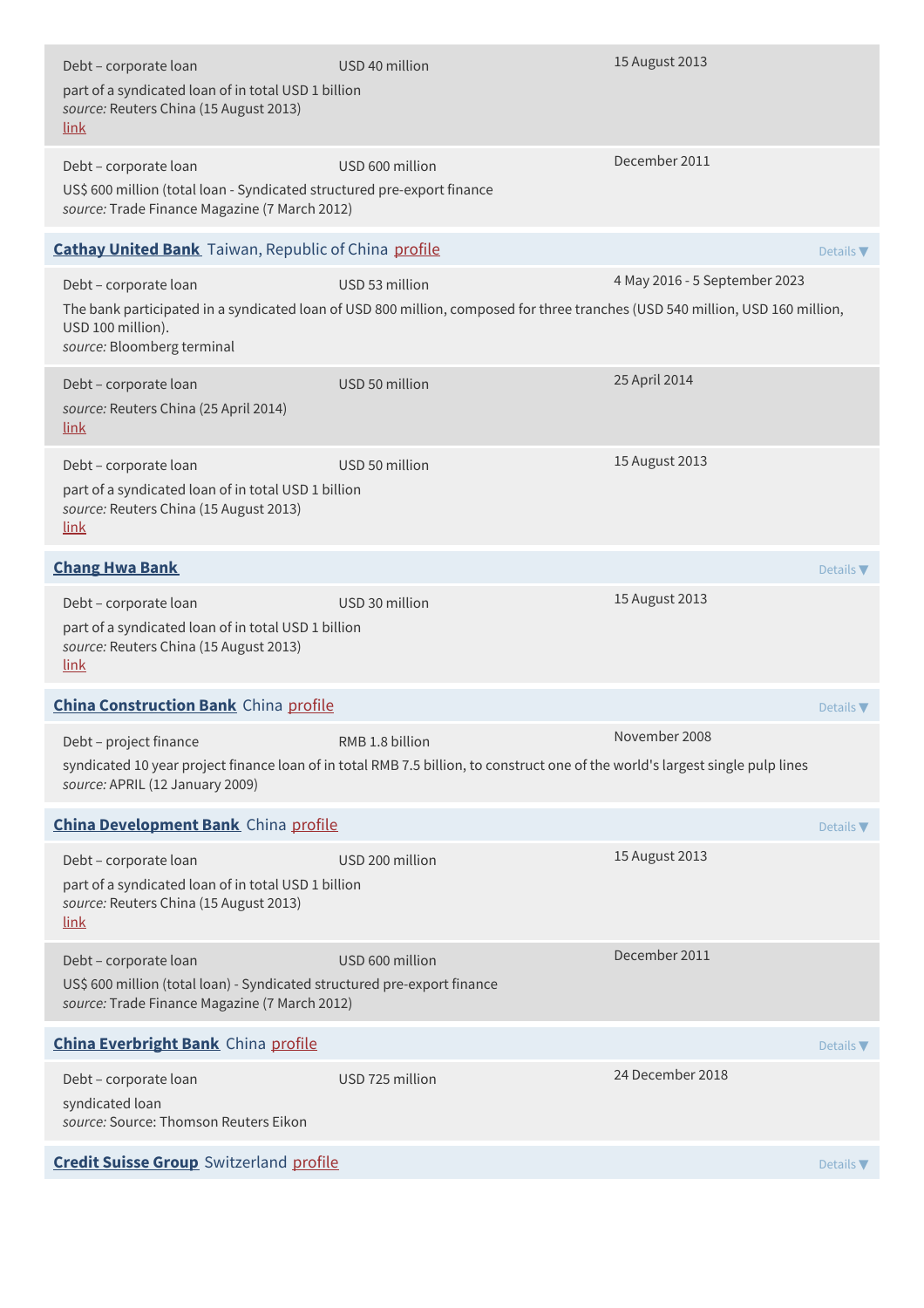| Debt - corporate loan                                                                                                                     | USD 50 million                                                                                                                                  | 15 August 2013                |                              |
|-------------------------------------------------------------------------------------------------------------------------------------------|-------------------------------------------------------------------------------------------------------------------------------------------------|-------------------------------|------------------------------|
| part of a syndicated loan of in total USD 1 billion<br>source: Global Capital (20 May 2013) and Reuters China (15-08-2013)<br><u>link</u> |                                                                                                                                                 |                               |                              |
| <b>DZ Bank</b> Germany profile                                                                                                            |                                                                                                                                                 |                               | Details $\nabla$             |
| Debt - corporate loan<br>syndicated loan<br>source: Source: Thomson Reuters Eikon                                                         | USD 835 million                                                                                                                                 | 24 December 2018              |                              |
| <b>E Sun Commercial Bank</b> Taiwan, Republic of China profile                                                                            |                                                                                                                                                 |                               | Details $\blacktriangledown$ |
| Debt - corporate loan<br>USD 100 million).<br>source: Bloomberg terminal                                                                  | USD 53 million<br>The bank participated in a syndicated loan of USD 800 million, composed for three tranches (USD 540 million, USD 160 million, | 4 May 2016 - 5 September 2023 |                              |
| <b>Emirates Bank International</b>                                                                                                        |                                                                                                                                                 |                               | Details $\nabla$             |
| Debt - corporate loan<br>USD 100 million).<br>source: Bloomberg terminal                                                                  | USD 53 million<br>The bank participated in a syndicated loan of USD 800 million, composed for three tranches (USD 540 million, USD 160 million, | 4 May 2016 - 5 September 2023 |                              |
| <b>Far Eastern International Bank</b>                                                                                                     |                                                                                                                                                 |                               | Details $\nabla$             |
| Debt - corporate loan<br>USD 100 million).<br>source: Bloomberg terminal                                                                  | USD 53 million<br>The bank participated in a syndicated loan of USD 800 million, composed for three tranches (USD 540 million, USD 160 million, | 4 May 2016 - 5 September 2023 |                              |
| First Abu Dhabi Bank (FAB) United Arab Emirates profile                                                                                   |                                                                                                                                                 |                               | Details $\nabla$             |
| Debt – corporate loan<br>syndicated loan<br>source: Source: Thomson Reuters Eikon                                                         | USD 835 million                                                                                                                                 | 15 December 2018              |                              |
| First Gulf Bank United Arab Emirates profile                                                                                              |                                                                                                                                                 |                               | Details $\nabla$             |
| Debt - corporate loan<br>USD 100 million).<br>source: Bloomberg terminal                                                                  | USD 53 million<br>The bank participated in a syndicated loan of USD 800 million, composed for three tranches (USD 540 million, USD 160 million, | 4 May 2016 - 5 September 2023 |                              |
| Approached, interested<br>source: Reuters China (25 April 2014)<br><u>link</u>                                                            | USD 50 million                                                                                                                                  |                               |                              |
| <b>Fubon Financial Holdings</b> Taiwan, Republic of China profile                                                                         |                                                                                                                                                 |                               | Details $\nabla$             |
| Debt - corporate loan<br>part of a syndicated loan of in total USD 1 billion<br>source: Reuters China (15 August 2013)<br><u>link</u>     | USD 40 million                                                                                                                                  | 15 August 2013                |                              |
| Hana Financial Group South Korea profile                                                                                                  |                                                                                                                                                 |                               | Details $\nabla$             |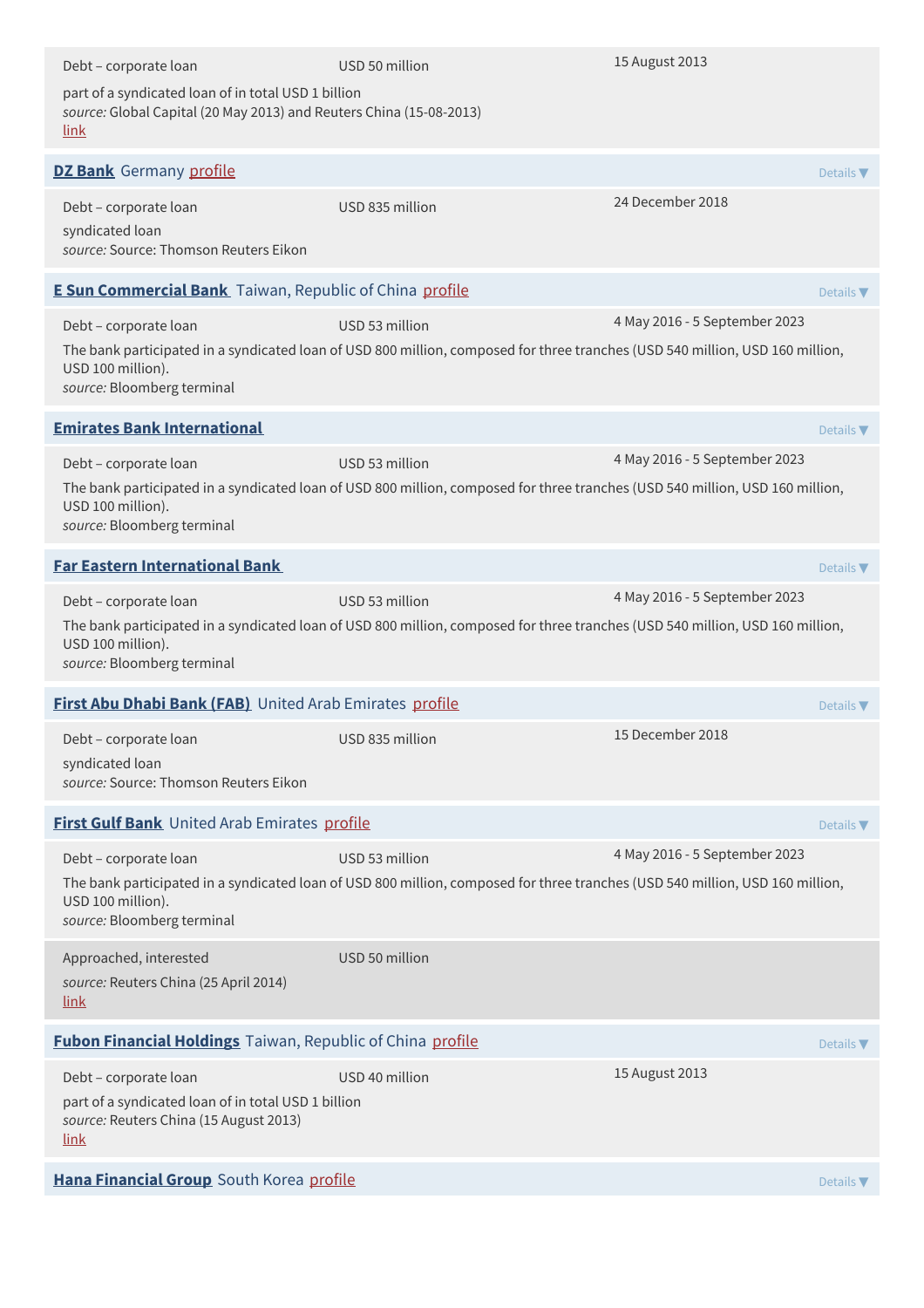| Debt - corporate loan<br>syndicated loan<br>source: Source: Thomson Reuters Eikon                                                      | USD 725 million                                                                                                                                 | 24 December 2018              |                              |
|----------------------------------------------------------------------------------------------------------------------------------------|-------------------------------------------------------------------------------------------------------------------------------------------------|-------------------------------|------------------------------|
|                                                                                                                                        |                                                                                                                                                 |                               |                              |
| <b>Hua Nan Bank</b>                                                                                                                    |                                                                                                                                                 |                               | Details $\blacktriangledown$ |
| Debt - corporate loan<br>USD 100 million).<br>source: Bloomberg terminal                                                               | USD 53 million<br>The bank participated in a syndicated loan of USD 800 million, composed for three tranches (USD 540 million, USD 160 million, | 4 May 2016 - 5 September 2023 |                              |
| <b>ICICI Bank</b> India profile                                                                                                        |                                                                                                                                                 |                               | Details $\blacktriangledown$ |
| Debt - corporate loan<br>syndicated loan<br>source: Source: Thomson Reuters Eikon                                                      | USD 835 million                                                                                                                                 | 24 December 2018              |                              |
| <b>Industrial Bank of Taiwan</b> Taiwan, Republic of China profile                                                                     |                                                                                                                                                 |                               | Details $\blacktriangledown$ |
| Debt - corporate loan<br>source: Reuters China (25 April 2014)<br><u>link</u>                                                          | USD 10 million                                                                                                                                  | 25 April 2014                 |                              |
| <b>Industrial and Commercial Bank of China (ICBC)</b> China profile                                                                    |                                                                                                                                                 |                               | Details $\nabla$             |
| Debt - corporate loan<br>syndicated loan<br>source: Source: Thomson Reuters Eikon                                                      | USD 835 million                                                                                                                                 | 24 December 2018              |                              |
| Debt - corporate loan<br>part of a syndicated loan of in total USD 1 billion<br>source: Reuters China (15 August 2013)<br><u>link</u>  | USD 100 million                                                                                                                                 | 15 August 2013                |                              |
| Debt - project finance                                                                                                                 | RMB 1.8 billion                                                                                                                                 | November 2008                 |                              |
| source: APRIL (12 January 2009)                                                                                                        | syndicated 10 year project finance loan of in total RMB 7.5 billion, to construct one of the world's largest single pulp lines                  |                               |                              |
| <b>Intesa Sanpaolo Italy profile</b>                                                                                                   |                                                                                                                                                 |                               | Details $\blacktriangledown$ |
| Debt - corporate loan<br>syndicated loan<br>source: Source: Thomson Reuters Eikon                                                      | USD 725 million                                                                                                                                 | 24 December 2018              |                              |
| Land Bank of Taiwan Taiwan, Republic of China profile                                                                                  |                                                                                                                                                 |                               | Details $\nabla$             |
| Debt - corporate loan<br>USD 100 million).<br>source: Bloomberg terminal                                                               | USD 53 million<br>The bank participated in a syndicated loan of USD 800 million, composed for three tranches (USD 540 million, USD 160 million, | 4 May 2016 - 5 September 2023 |                              |
| Debt - corporate loan<br>syndicated loan<br>source: Source: Thomson Reuters Eikon                                                      | USD 835 million                                                                                                                                 | 24 December 2018              |                              |
| Debt - corporate loan<br>part of a synidcated loan of in total USD 265 million<br>source: Reuters China (25 April 2014)<br><u>link</u> | USD 10 million                                                                                                                                  | 25 April 2014                 |                              |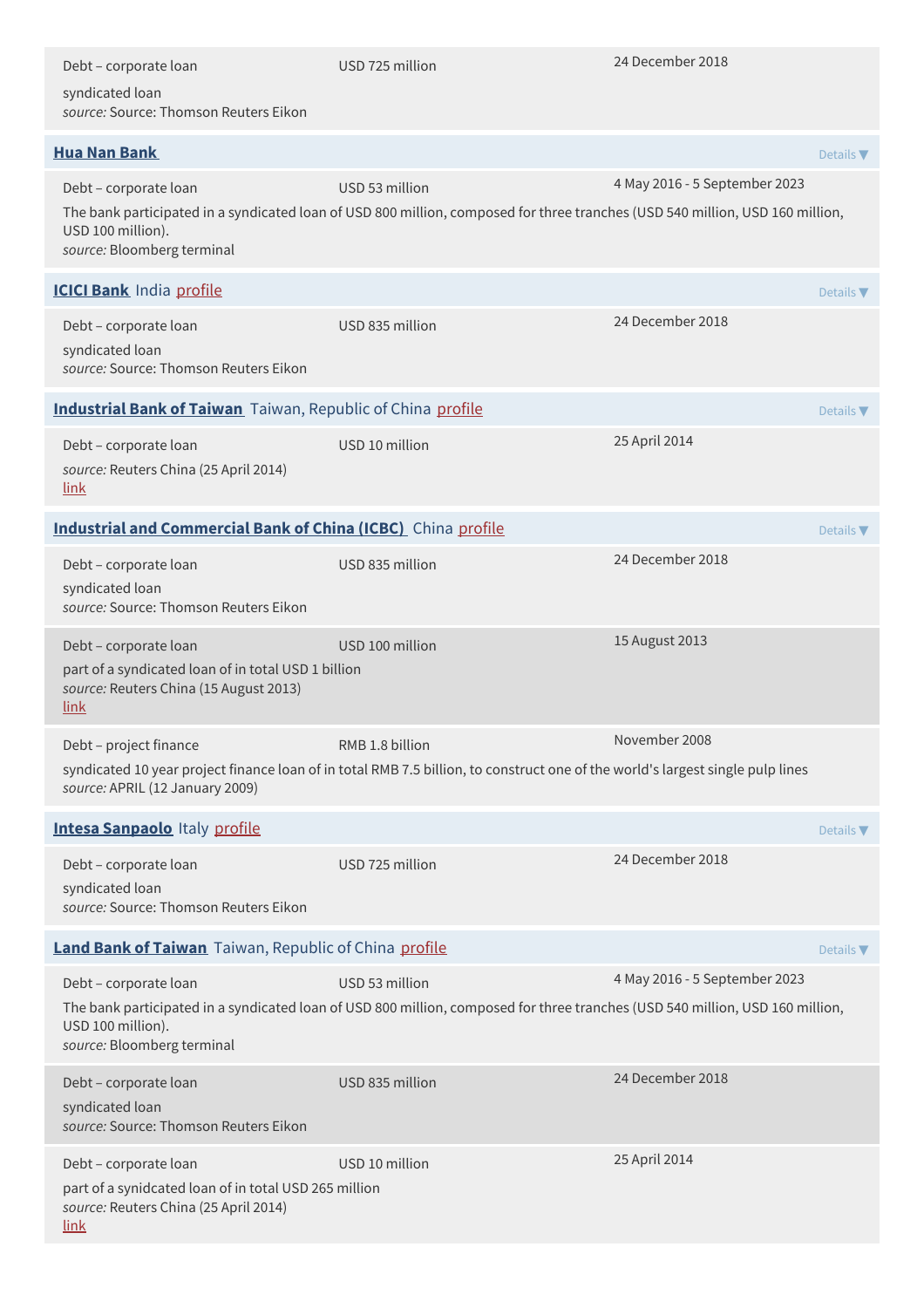| Maybank Malaysia Malaysia profile                                                                                              |                                                                                                                                                 |                               | Details $\blacktriangledown$ |
|--------------------------------------------------------------------------------------------------------------------------------|-------------------------------------------------------------------------------------------------------------------------------------------------|-------------------------------|------------------------------|
| Debt - corporate loan<br>USD 100 million).<br>source: Bloomberg terminal                                                       | USD 53 million<br>The bank participated in a syndicated loan of USD 800 million, composed for three tranches (USD 540 million, USD 160 million, | 4 May 2016 - 5 September 2023 |                              |
| Mega Bank Taiwan, Republic of China profile                                                                                    |                                                                                                                                                 |                               | Details $\nabla$             |
| Debt - corporate loan<br>part of a syndicated loan of in total USD 1 billion<br>source: Reuters China (15 August 2013)<br>link | USD 30 million                                                                                                                                  | 15 August 2013                |                              |
| <b>Mitsubishi UFJ Trust and Banking</b>                                                                                        |                                                                                                                                                 |                               | Details $\nabla$             |
| Debt - corporate loan<br>syndicated loan<br>source: Source: Thomson Reuters Eikon                                              | USD 835 million                                                                                                                                 | 24 December 2018              |                              |
| <b>National Bank of Kuwait</b>                                                                                                 |                                                                                                                                                 |                               | Details $\blacktriangledown$ |
| Debt - corporate loan<br>syndicated loan<br>source: Source: Thomson Reuters Eikon                                              | USD 725 million                                                                                                                                 | 24 December 2018              |                              |
| Ping An Bank China profile                                                                                                     |                                                                                                                                                 |                               | Details $\nabla$             |
| Debt - corporate loan<br>part of a syndicated loan of in total USD 1 billion<br>source: Reuters China (15 August 2013)<br>link | USD 130 million                                                                                                                                 |                               |                              |
| <b>Santander</b> Spain profile                                                                                                 |                                                                                                                                                 |                               | Details $\nabla$             |
| Debt - corporate loan<br>source: Reuters China (25 April 2014)<br><u>link</u>                                                  | USD 50 million                                                                                                                                  | 25 April 2014                 |                              |
| Debt - corporate loan<br>Syndicated structured pre-export finance<br>source: Trade Finance Magazine (7 March 2012)             | USD 600 million                                                                                                                                 | December 2011                 |                              |
| <b>Shanghai Pudong Development Bank</b> China profile                                                                          |                                                                                                                                                 |                               | Details $\nabla$             |
| Debt - corporate loan<br>USD 100 million).<br>source: Bloomberg terminal                                                       | USD 53 million<br>The bank participated in a syndicated loan of USD 800 million, composed for three tranches (USD 540 million, USD 160 million, | 4 May 2016 - 5 September 2023 |                              |
| <b>State Bank of India India profile</b>                                                                                       |                                                                                                                                                 |                               | Details $\nabla$             |
| Debt - corporate loan<br>syndicated loan<br>source: Source: Thomson Reuters Eikon                                              | USD 835 million                                                                                                                                 | 24 December 2018              |                              |
| Taishin International Bank Taiwan, Republic of China profile                                                                   |                                                                                                                                                 |                               | Details $\blacktriangledown$ |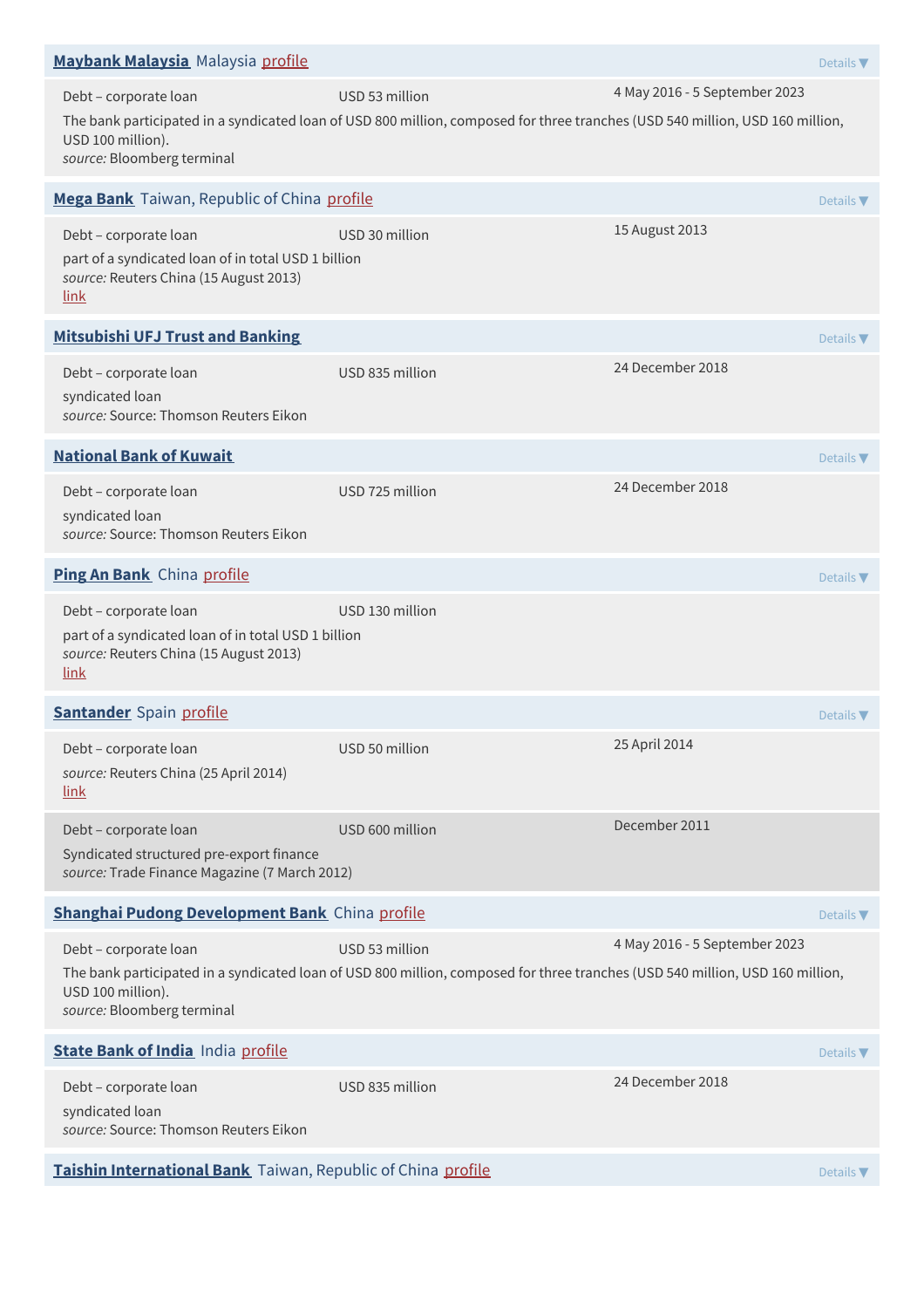| Debt - corporate loan                                                                                                                 | USD 53 million                                                                                                                                  | 4 May 2016 - 5 September 2023 |                              |
|---------------------------------------------------------------------------------------------------------------------------------------|-------------------------------------------------------------------------------------------------------------------------------------------------|-------------------------------|------------------------------|
| USD 100 million).<br>source: Bloomberg terminal                                                                                       | The bank participated in a syndicated loan of USD 800 million, composed for three tranches (USD 540 million, USD 160 million,                   |                               |                              |
| Debt - corporate loan<br>syndicated loan<br>source: Source: Thomson Reuters Eikon                                                     | USD 725 million                                                                                                                                 | 24 December 2018              |                              |
| Debt - corporate loan<br>part of a syndicated loan of in total USD 1 billion<br>source: Reuters China (15 August 2013)<br><u>link</u> | USD 20 million                                                                                                                                  | 15 August 2013                |                              |
| Taiwan Business Bank Taiwan, Republic of China profile                                                                                |                                                                                                                                                 |                               | Details $\blacktriangledown$ |
| Debt - corporate loan<br>syndicated loan<br>source: Source: Thomson Reuters Eikon                                                     | USD 725 million                                                                                                                                 | 24 December 2018              |                              |
| Debt - corporate loan<br>source: Reuters China (25 April 2014)                                                                        | USD 10 million                                                                                                                                  | 25 April 2014                 |                              |
| Debt - corporate loan<br>part of a syndicated loan of in total USD 1 billion<br>source: Reuters China (15 August 2013)                | USD 20 million                                                                                                                                  | 15 August 2013                |                              |
| <b>Taiwan Cooperative Bank</b>                                                                                                        |                                                                                                                                                 |                               | Details $\nabla$             |
| Debt - corporate loan<br>syndicated loan<br>source: Source: Thomson Reuters Eikon                                                     | USD 725 million                                                                                                                                 | 24 December 2018              |                              |
| Debt - corporate loan<br>part of a syndicated loan of in total USD 1 billion<br>source: Reuters China (15 August 2013)                | USD 50 million                                                                                                                                  | 15 August 2013                |                              |
| <b>WestLB AG</b> Germany profile                                                                                                      |                                                                                                                                                 |                               | Details $\blacktriangledown$ |
| Debt - corporate loan<br>Syndicated structured pre-export finance<br>source: Trade Finance Magazine (7 March 2012)                    | USD 600 million                                                                                                                                 | December 2011                 |                              |
| Debt - corporate loan                                                                                                                 | USD 100 million                                                                                                                                 | November 2011                 |                              |
| source: Greenpeace/Profundo (March 2012)                                                                                              | syndicated loan coordinated together with ABN Amro, worth in total USD 200 million. Other banks involved are not known.                         |                               |                              |
| <b>Wing Lung Bank Ltd Hong Kong profile</b>                                                                                           |                                                                                                                                                 |                               | Details $\nabla$             |
| Debt - corporate loan<br>USD 100 million).<br>source: Bloomberg terminal                                                              | USD 53 million<br>The bank participated in a syndicated loan of USD 800 million, composed for three tranches (USD 540 million, USD 160 million, | 4 May 2016 - 5 September 2023 |                              |
| Debt - corporate loan<br>part of a syndicated loan of in total USD 1 billion<br>source: Reuters China (15 August 2013)<br><u>link</u> | USD 20 million                                                                                                                                  | 15 August 2013                |                              |